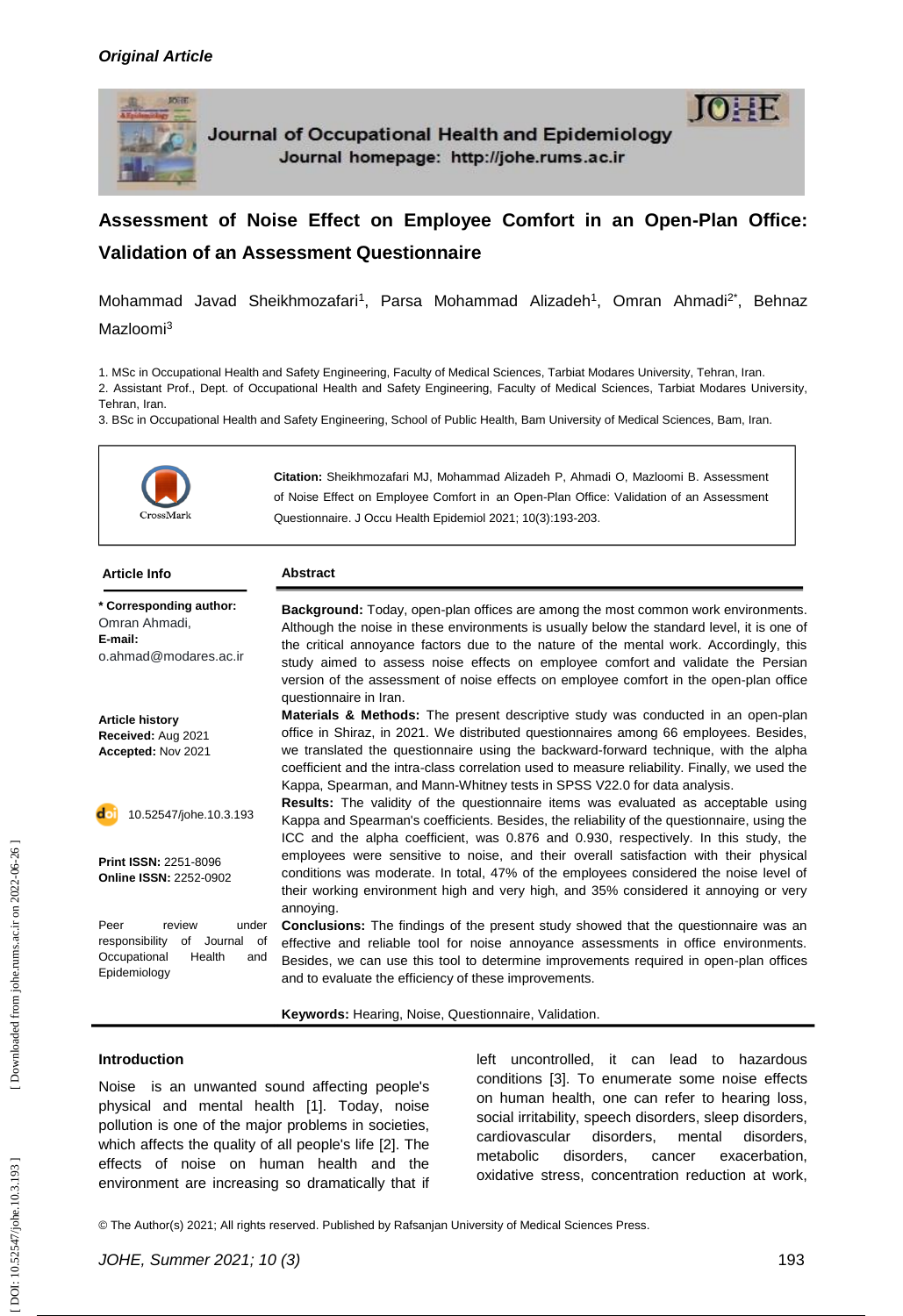and the like [4 - 6]. Noise has always been the main detrimental factor in work environments. Besides, in work environments where speech communication is one of the main ways to communicate, noise can be very annoying [2]. Nowadays, to make better use of available space and to consider economic aspects, open -plan offices are among the most common working environments [7]. Since the formation of open -plan offices, their acoustic problems have been among the major causes of job dissatisfaction. Although office employees experience noise below the hazardous level, their productivity can decrease by 66% when they are exposed to conversations of their colleagues [8]. The noise level in open -plan offices usually varies between 46 and 58 dB. In general, if the background noise level exceeds 45 dB, people's acoustic satisfaction will decrease [9]. Other problems of open-plan offices, except acoustic problems, include their effects on people's well -being, job satisfaction, and job performance [10]. A study reported that noise has a negative effect on office employees' productivity [11]. Haapakangas stated that noise had a negative effect on employees' ability to focus on the manner of performing their tasks [12]. In addition, Seddigh reported that office noise increased frustration and stress among employees [13]. A study reported noise as the sixth most important factor and the second annoying physical factor in the workplace in terms of comprehensibility, with 31% of employees having been dissatisfied with their workplace noise [9]. Oseland stated that 92% of employees reported that noise made their job performance less productive [14]. Other studies show that the conversation between individuals and their colleagues is the primary source of noise annoyance for other employees [10, 15, 16]. Iannace examined the effects of noise, heat, and ventilation systems in open -plan offices on employee comfort, According to him, when ventilation systems are active and inactive, the noise level reaches about 49 and 39 dB, respectively, which shows a significant difference [8]. Haapakanga found that the noise produced by conversations among employees plays a significant role in other employees' overall perception of noise [10]. Nezami found that the primary source of noise annoyance was the noise of conversations among people with each other, which led to a decrease in people's concentration and perception [7]. ČEKAN evaluated noise effects on employee comfort in an open -plan office [2]. Blasio reported that unnecessary and irrelevant conversations among people led to a rise in acoustical annoyance and the prevalence of symptoms related to mental health, which

decreased job performance and wellbeing among employees in open -plan offices [15]. Similarly, Pierrette reported that background noise levels were high in the workplace, with unnecessary and irrelevant conversations among colleagues being the primary source of noise annoyance in open plan offices [17]. In the same vein, many other studies have been conducted on the effects of noise on office employees [18 -22].

ISO 3382 -3 2012 (En) fully describes the method of measuring acoustic parameters in open -plan offices [23]. This standard considers the factors affecting the acoustic performance of open -plan offices, including the layout, acoustic absorption coefficient, and background noise. However, the way people in that environment perceive the noise of their work environment has not been taken into account. It has been stated in some studies that the perceived noise level by employees contributes to their overall perceived noise annoyance only by 20 to 25%, so other important factors must be considered as well. Thus, we should consider the factors, such as the source (s) of noise, the type of tasks performed by employees, noise sensitivity among individuals, and the work environment in studying and evaluating the noise annoyance occurring in open -plan offices [17]. All of the abovementioned factors emphasize the importance of the subjective assessment of noise by individuals and the need for a reliable tool for collecting required data. Since objective noise assessments using measurement devices do not consider the noise annoyance caused by people, mental evaluation must be carried out. Besides, the use of such tools is easier, faster, and cheaper, being possibly doable by people working in that work environment [24]. Questionnaires are among the most reliable tools for mental and qualitative noise assessments in the workplace. Pierrette developed a questionnaire and proved its validity and reliability . Many studies have used this type of questionnaire [10, 12, 15, 18, 24 -28]. Using this questionnaire, Braat found that 38% of people suffered from noise annoyance in their work environment. Besides, he showed a significant relationship between acoustic characteristics of the environment and noise annoyance [29]. N. Perrin et al, using this questionnaire, found that 56% of employees considered their office noise high, and 58% considered it annoying [30]. Since there is no reliable tool to be used for physical evaluation in open -plan offices in Iran, we decided to localize and validate this questionnaire in our country. To use and localize a questionnaire from the original language into Persian, we should first examine its validity and reliability . Against this backdrop, the present study aims to assess noise effects on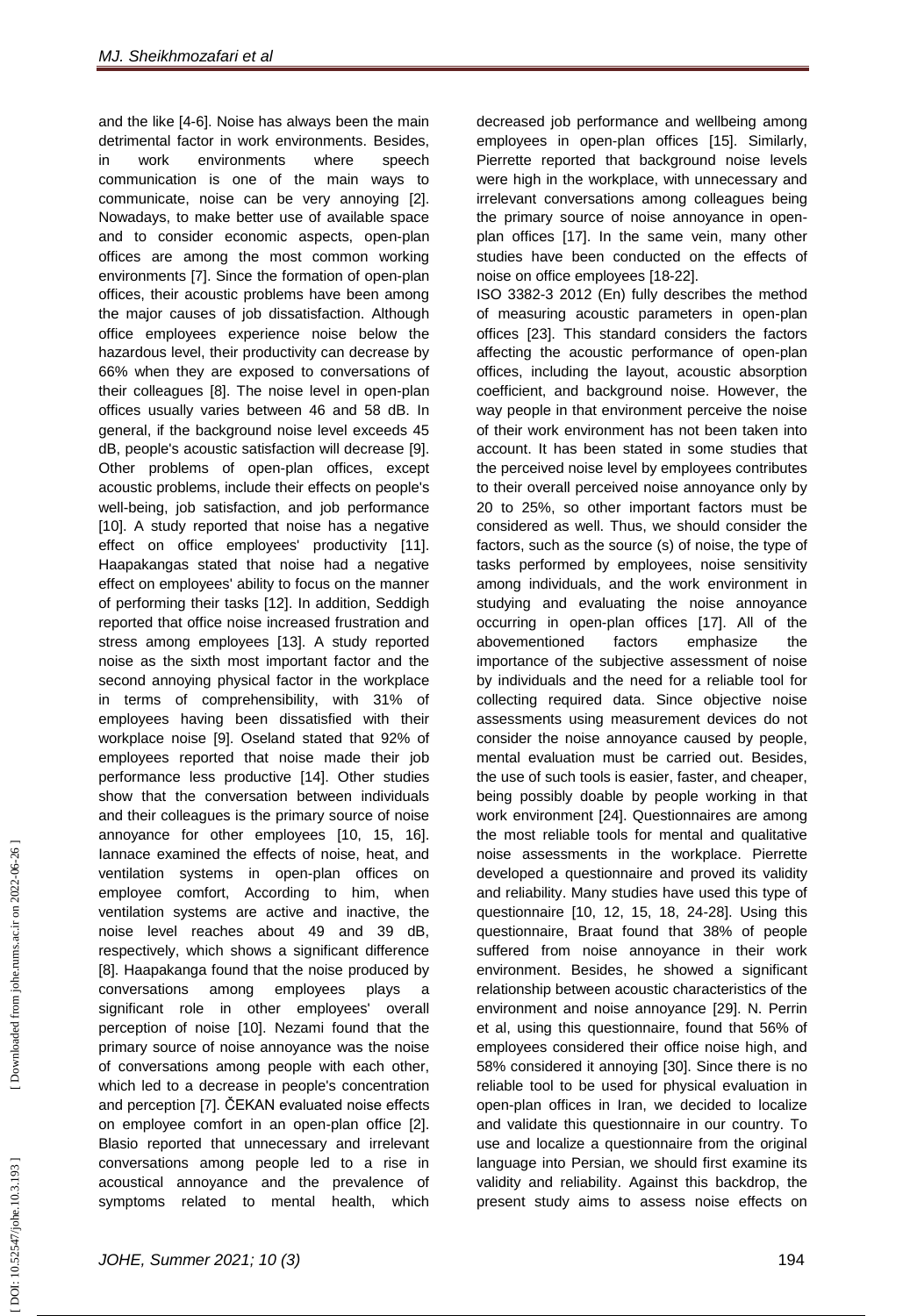employee comfort; to this end, we translated and validated the Persian version of the questionnaire on the assessment of noise effects on employee comfort in open -plan offices in Shiraz, Iran.

# **Materials and Methods**

The present descriptive -analytical study was conducted in 2021. Out of the total 79 employees working in the open -plan office in Shiraz, we selected 66 employees using an online sample size calculator for assessment. To use a questionnaire in the original language, two steps must be taken. Firstly, its linguistic validity must be determined, which was done by translating the questionnaire from the original language into Persian. Secondly, the psychometric aspects of the questionnaire must be examined. Linguistic validation and psychometric validation include the translation and cross -cultural adaptation processes of a tool into the target language so that the tool remains conceptually and semantically equivalent to the source version. Both aforementioned steps are complementary and taken to ensure the equivalents of the translated and original versions. In the first step, we are supposed to translate the original questionnaire to determine its linguistic validity. There are two methods to translate each questionnaire from the original language into another language, which include forward -backward (FB) and dual -panel (DP) methods. Accordingly, we used the backward -forward method to prepare and translate the questionnaire from the original language into Persian [31]. In this technique, two separate experts translated the items in this questionnaire into Persian. In the next step, two Persian language experts fluent in the English language translated the Persian questionnaires into the original language, i.e. English, without seeing the first original version. Next, after checking the linguistic and content validity of the second questionnaire translated into English, we merged the translations with the original version of the questionnaire and produced the final version of

the questionnaire.

In addition, we used SPSS V22.0 to analyze the data. To evaluate the reliability of the questionnaire, we used the intra -class correlation coefficient (ICC) test and the alpha coefficient. Besides, to use the ICC test, a single group answered the questionnaire items twice under the same conditions. In addition, using the ICC test, the scores obtained were compared and used as a reliability coefficient. We also used the Kappa and Spearman's correlation coefficients to evaluate the validity of the questionnaire items. Other statistical analyses were done using Mann-Whitney and Spearman's tests.

In this study, we used the random sampling method. To determine the sample size, Cochran's formula was used. We distributed the final questionnaires among 66 employees of an open plan office in Shiraz. At first, we briefed the occupational health officer on all conditions and objectives of the study in that office. Next, after talking to the staff and explaining the objectives of the study, the individuals participated in the study voluntarily. The inclusion criteria were having at least one year of work experience, having no mental illness, having normal hearing, and not being pregnant. On the other side, the exclusion criteria included taking certain medical drugs, suffering from congenital hearing impairment, and completing the questionnaire improperly.

**The questionnaire on the assessment of noise effects on employee comfort in open -plan offices:** The questionnaire generally consisted of 4 sections and 67 questions. The 5 sections of the questionnaire included studying the demographic information of the people and their workplace, assessing physical conditions of the work environment, assessing the ambient noise in the workplace, examining the relationship between employees and noise (at home, at work, and when sleep), and examining the health effects of noise on employees.



Fig. 1. A view of the studied open-plan office and its employees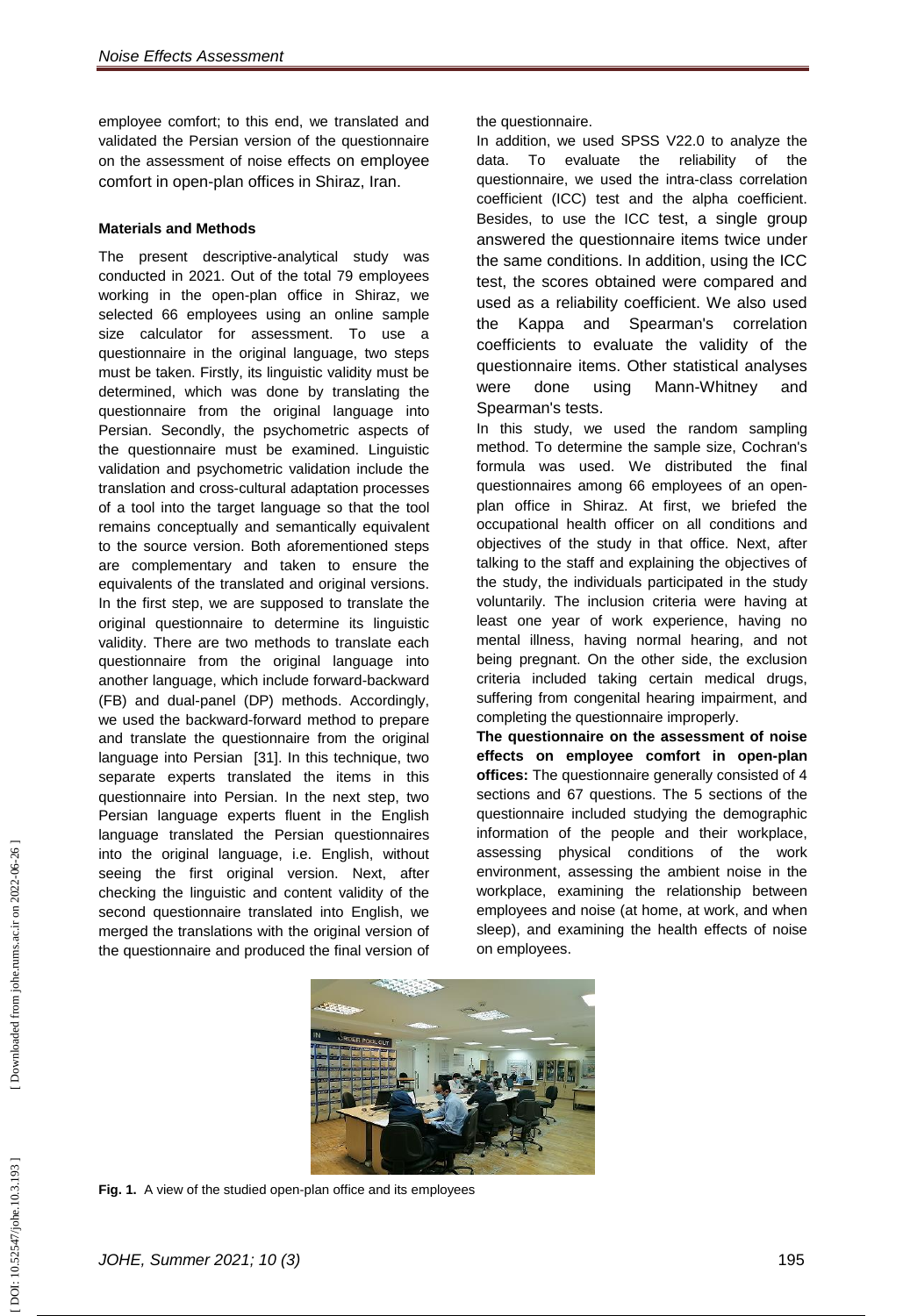In the first part of the questionnaire, general information about people and their workstation, such as gender, age, work experience in the office, work experience in the current position, number of people working in the workstation (room), and job duties were considered. In the first part of the questionnaire, people's job satisfaction with physical conditions of their work environment was evaluated as well.

There were a total of 14 items for measuring job satisfaction on a 5 -point scale (from 1 = not satisfactory at all to  $5 =$  quite satisfactory). These 14 items measured satisfaction based on the two dimensions of control/privacy (7 items) as well as comfort/functionality (7 items). For the dimension of control/privacy, "possibilities available for noise control" were considered, and for the comfort/functionality dimension, "equipment available in the workspace" was mentioned. After studying the answers to job satisfaction questions among the employees in terms of physical conditions of the work environment on a 5 -point scale, three responses were obtained, being "average global satisfaction", "average control/privacy satisfaction", and "average comfort/functionality satisfaction".

The second part of the questionnaire evaluated environmental noise made by the employees in the workplace. In the first step, the overall perceived noise level by the individuals and then the overall noise annoyance level were assessed. In this part of the questionnaire, environmental noise was broken down into 5 noise sources that included operating machines (ventilation, computers, printers, etc.), ringing telephones, intelligible conversations, unintelligible conversations, and walking people. This classification was based on the frequency of noise perception, the level of annoyance generated by each single noise, effects of these noises on the work, and if these noises were more annoying for some tasks than others. Several studies have mentioned these five noise sources as the primary sources of noise annoyance in open -plan offices [17, 32]. The perception frequency was assessed on a 5 -point scale  $(1 =$  never to  $5 =$  permanently). Besides, annoyance was assessed on a 5-point scale  $(1 =$ not annoying at all to  $5 =$  quite annoying). Next, the employees were asked to give "yes" or "no" answers to the question if the given noise was more annoying for some work activities, and if yes, the employees were supposed to mention the activities.

In the next step, the employees were asked to sort the noise sources from the most annoying to the least annoying ones. In addition to the five noise sources mentioned above, two other sources were

added, including the noise produced by people (keyboards a well as opening and closing drawers) and the noise related to a specific person.

In the third part of the questionnaire, the participants' reactions to the noise or their sensitivity to the noise were assessed. In this section, four separate questions were asked about each of the three subjects, i.e. sleep, personal habits, and work, which totaled 12 questions. These 12 questions examined the individuals' agreement with the question on a 4 -point scale (1  $=$  strongly disagree to  $4 =$  strongly agree). The score for each question ranged from 0 to 3, which was considered as the noise sensitivity score. A score less than 1.1 indicated that the person was not sensitive to noise, and a score more than 1.63 indicated that the person was sensitive to noise.

The last (fourth) part of the questionnaire assessed the way the employees perceived their own health. This section, which included 15 questions, allowed the employees to assess their physical and mental health. These questions were used to calculate the general perceived health score of the employees, with the respondents having been supposed to express their agreement with the questions on a 5 point scale. This section calculated 4 specific scores for factors, including perceived physical health, perceived psychological health, perceived symptoms, and perceived stress. The scores in this section ranged from 1 to 5, with a score closer to 1 meaning very poor health, and a score closer to 5 indicating very satisfactory conditions. In other words, scores greater than or equal to 3.5 indicated good health, scores greater than or equal to 2.5 and less than 3.5 indicated moderate health, and scores less than 2.5 indicated poor health. The scores were reversed for the last 10 questions.

The present article is the result of a research project approved by the Ethics Committee of Tarbiat Modares University, Tehran, Iran (IR.MODARES.REC.1400.195).

# **Results**

In this study, 66 employees (44 men and 22 women) working in an open -plan office in Shiraz were surveyed. The participants' average age was 33 years  $(± 6.75)$ , which indicated that the study population was young. The average work experience of the participants was about 6 years. A total of 52% of the people confirmed they had a fixed workstation. Besides, 35%, 32%, and 11% of the employees confirmed that 7 to 15, 3 to 6, and 16 to 49 people in their workstations worked together, respectively. The reliability of the questionnaire was determined using the ICC and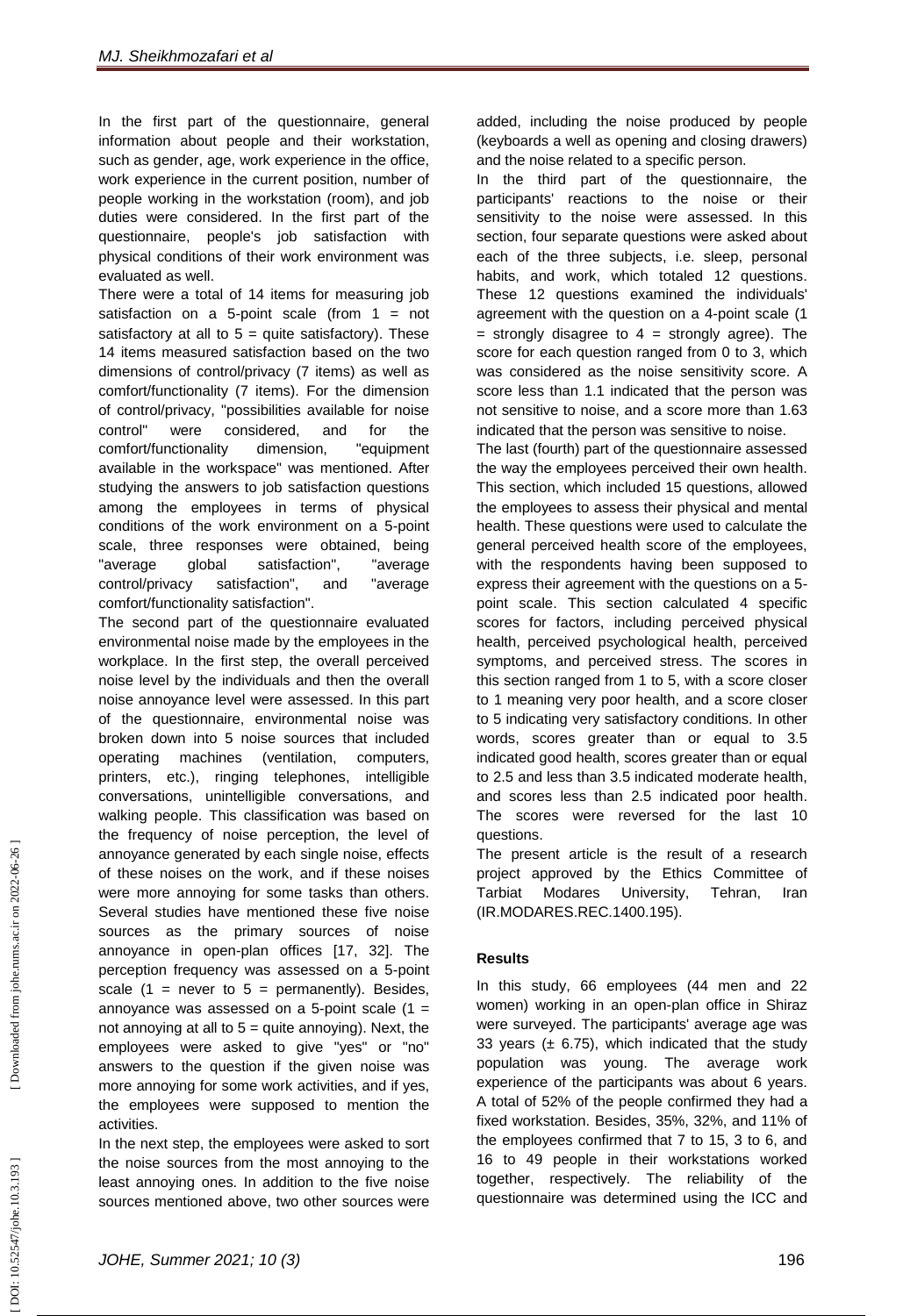alpha coefficients of 0.876 and 0.930. The closer the ICC was to 1, the greater the reliability would be. Table 1 lists the reliability values of all questions. Table 2 shows validation results for the answers given by the employees for the first and

second series of questions using the Kappa and Spearman's tests. It should be noted that we used the Kappa and Spearman's tests to examine the agreement and the correlation between employees' responses, respectively.

**Table 1.** Questionnaire reliability results using ICC and alpha coefficients

| Questions                                                                   | <b>ICC</b>         | Alpha |
|-----------------------------------------------------------------------------|--------------------|-------|
| <b>Environment noise</b>                                                    | 0.922              | 0.959 |
| <b>Concentration possibilities</b>                                          | 0.848              | 0.918 |
| <b>Lighting quality</b>                                                     | 0.967              | 0.983 |
| <b>Workstation physical position</b>                                        | 0.818              | 0.900 |
| <b>Private conversation possibilities</b>                                   | 0.874              | 0.933 |
| <b>Managing noise possibilities</b>                                         | 0.933              | 0.965 |
| Furniture in the work area                                                  | 0.893              | 0.943 |
| Possibility of watching outside                                             | 0.912              | 0.954 |
| <b>Cleanliness of the work area</b>                                         | 0.905              | 0.950 |
| Equipment available in the work area                                        | 0.919              | 0.958 |
| Possibilities of controlling the temperature                                | 0.865              | 0.928 |
| Air circulation in the work area                                            | 0.833              | 0.909 |
| Personalizing work area possibilities (with personal objects, photos, etc.) | 0.691              | 0.817 |
| Possibility of not being seen by other people                               | 0.809              | 0.894 |
| Overall noise level in the work environment                                 | 0.937              | 0.968 |
| Overall noise level annoying the workplace                                  | 0.840              | 0.913 |
| Noise of operating machines                                                 | 0.856              | 0.922 |
| Annoying noise levels of operating machines                                 | 0.855              | 0.922 |
| Noise levels of telephones ringing                                          | 0.899              | 0.947 |
| Annoying noise levels of telephones ringing                                 | 0.928              | 0.963 |
| Noise levels of intelligible conversations                                  | 0.794              | 0.885 |
| Annoying noise levels of intelligible conversations                         | 0.973              | 0.986 |
| Noise levels of unintelligible conversations                                | 0.809              | 0.894 |
| Annoying noise levels of unintelligible conversations                       | 0.872              | 0.932 |
| Noise levels of walking people                                              | 0.836              | 0.911 |
| Annoying noise levels of walking people                                     | 0.849              | 0.918 |
| Quiet environment for night sleep                                           | 0.874              | 0.933 |
| Quiet environment for carrying out new tasks                                | 0.879              | 0.936 |
| Getting used to noise at home                                               | 0.889              | 0.941 |
| Getting very agitated when hearing someone speak, when trying to sleep      | 0.905              | 0.950 |
| Sensitivity to the neighbor's noise                                         | 0.935              | 0.966 |
| Feeling it difficult to do the work in case of noisy people                 | 0.896              | 0.945 |
| Putting in a bad performance in noisy environments                          | 0.807              | 0.893 |
| Not feeling alert when bothered by noise the night before                   | 0.923              | 0.960 |
| Living on a noisy street                                                    | 0.809              | 0.894 |
| Accepting disadvantages to live in a quiet place                            | 0.910              | 0.953 |
| Needing peace and quiet to carry out a difficult task                       | 0.820              | 0.901 |
| Sleeping even if it is noisy                                                | 0.836              | 0.911 |
| <b>Overall perceived health</b>                                             | 0.951              | 0.975 |
| Overall perceived health compared to the last year                          | 0.963              | 0.981 |
| <b>Overall perceived morale</b>                                             | 0.905              | 0.951 |
| Overall confidence in the future                                            | 0.875              | 0.933 |
| <b>Feeling fully energetic</b>                                              | 0.768              | 0.869 |
| Having back pain or neck pain                                               | 0.977              | 0.988 |
| Having pain in the arm (from shoulders to hands)                            | 0.931              | 0.964 |
| Having pain in the leg area                                                 | 0.939              | 0.969 |
| <b>Having difficulty sleeping</b>                                           | 0.870              | 0.930 |
| Having a headache                                                           | 0.925              | 0.961 |
| Digestive problems (heartburn, bloating, diarrhea)                          | 0.873              | 0.932 |
| <b>Chest pains</b>                                                          | 1                  | 1     |
| <b>Having job stress</b>                                                    | $\overline{0.773}$ | 0.872 |
| <b>Feeling exhausted</b>                                                    | 0.746              | 0.854 |
| Having job exhaustion                                                       | 0.811              | 0.895 |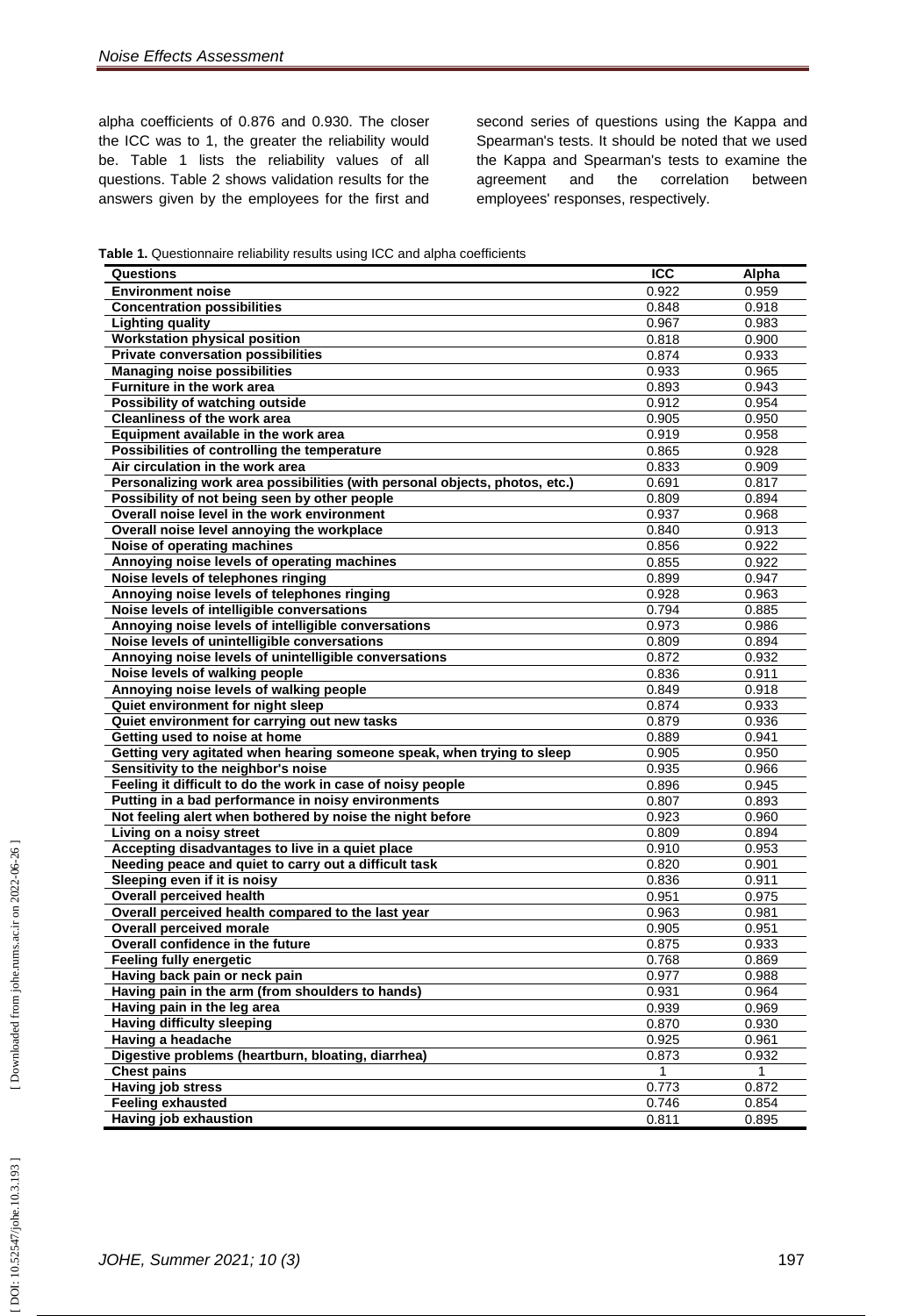**Table 2.** Validation of the answers given by the employees for the first and second series of questions

|                                                                |                  | <b>Correlation</b> |         |
|----------------------------------------------------------------|------------------|--------------------|---------|
| <b>Questions</b>                                               | <b>Agreement</b> | (Spearman's        | P-value |
|                                                                | (Kappa test)     | coefficient)       |         |
|                                                                |                  |                    |         |
| <b>Environment noise</b>                                       | 0.724            | 0.891              | 0.05    |
| <b>Concentration possibilities</b>                             | 0.605            | 0.863              | 0.05    |
| <b>Lighting quality</b>                                        | 0.907            | 0.990              | 0.05    |
| <b>Workstation physical position</b>                           | 0.662            | 0.805              | 0.05    |
| <b>Private conversation possibilities</b>                      | 0.783            | 0.870              | 0.05    |
| <b>Managing noise possibilities</b>                            | 0.810            | 0.952              | 0.05    |
| <b>Furniture in the work area</b>                              | 0.672            | 0.806              | 0.05    |
| Possibility of watching outside                                | 0.659            | 0.953              | 0.05    |
| <b>Cleanliness of the work area</b>                            | 0.627            | 0.922              | 0.05    |
| Equipment available in the work area                           | 0.706            | 0.922              | 0.05    |
| Possibilities of controlling the temperature                   | 0.904            | 0.801              | 0.05    |
| Air circulation in the work area                               | 0.688            | 0.825              | 0.05 >  |
| Personalizing work area possibilities (with personal objects,  |                  |                    |         |
| photos etc.)                                                   | 0.694            | 0.714              | 0.05    |
| Possibility of not being seen by other people                  | 0.659            | 0.857              | 0.05    |
| Overall noise levels in the work environment                   | 0.724            | 0.943              | 0.05    |
| Overall noise levels annoying the workplace                    | 0.613            | 0.857              | 0.05    |
| Noise of operating machines                                    | 0.696            | 0.862              | 0.05    |
| Annoying noise levels of operating machines                    | 0.702            | 0.829              | 0.05    |
| Noise levels of telephones ringing                             | 0.729            | 0.905              | 0.05    |
| Annoying noise levels of telephones ringing                    | 0.731            | 0.933              | 0.05    |
| Noise levels of intelligible conversations                     | 0.679            | 0.848              | 0.05    |
| Annoying noise levels of intelligible conversations            | 0.831            | 0.977              | 0.05    |
|                                                                |                  |                    |         |
| Noise levels of unintelligible conversations                   | 0.681            | 0.799              | 0.05    |
| Annoying noise levels of unintelligible conversations          | 0.706            | 0.854              | 0.05    |
| Noise levels of walking people                                 | 0.667            | 0.776              | 0.05    |
| Annoying noise levels of walking people                        | 0.690            | 0.867              | 0.05    |
| Quiet environment for night sleep                              | 0.783            | 0.893              | 0.05    |
| Quiet environment for carrying out new tasks                   | 0.715            | 0.876              | 0.05    |
| Getting used to noise at home                                  | 0.800            | 0.894              | 0.05    |
| Getting very agitated when hearing somebody speak, when trying | 0.685            | 0.905              | 0.05    |
| to sleep                                                       |                  |                    |         |
| Sensitivity to the neighbor's noise                            | 0.815            | 0.949              | 0.05    |
| Finding it difficult to do the work in case of noisy people    | 0.717            | 0.865              | 0.05    |
| Putting in a bad performance in noisy environments             | 0.603            | 0.828              | 0.05    |
| Not feeling alert when bothered by noise the night before      | 0.806            | 0.949              | 0.05 >  |
| Living on a noisy street                                       | 0.643            | 0.773              | 0.05    |
| Accepting disadvantages to live in a quiet place               | 0.797            | 0.874              | 0.05    |
| Needing peace and quiet to carry out a difficult task          | 0.679            | 0.806              | 0.05    |
| sleeping even if it is noisy                                   | 0.676            | 0.783              | 0.05    |
| <b>Overall perceived health</b>                                | 0.899            | 0.994              | 0.05    |
| Overall perceived health compared to the last year             | 0.903            | 0.945              | 0.05    |
| <b>Overall perceived morale</b>                                | 0.746            | 0.852              | 0.05    |
| Overall confidence in the future                               | 0.754            | 0.932              | 0.05    |
| <b>Feeling fully energetic</b>                                 | 0.609            | 0.812              | 0.05    |
| Having back pain or neck pain                                  | 0.898            | 0.943              | 0.05    |
| Having pain in the arm (from shoulders to hands)               | 0.877            | 0.982              | 0.05    |
| Having pain in the leg area                                    | 0.884            | 0.912              | 0.05    |
| <b>Having difficulty sleeping</b>                              | 0.762            | 0.890              | 0.05    |
| Having a headache                                              | 0.727            | 0.877              | 0.05    |
| Digestive problems (heartburn, bloating, and diarrhea)         | 0.800            | 0.994              | 0.05    |
| <b>Chest pains</b>                                             |                  |                    | 0.05    |
| <b>Having job stress</b>                                       | 0.662            | 0.797              | 0.05    |
| <b>Feeling exhausted</b>                                       | 0.691            | 0.774              | 0.05    |
| Having job exhaustion                                          | 0.662            | 0.809              | 0.05    |
|                                                                |                  |                    |         |

The average score obtained from the noise sensitivity assessment section was  $1.80 \ (\pm 0.4)$ . Besides, the reliability values of this part of the questionnaire using the ICC and the alpha coefficient were 0.87 and 0.93, respectively.

In addition, the overall score obtained from the perceived health assessment section was 4.18 (± 0.45). The reliability values of this part of the questionnaire using the ICC and the alpha coefficient were 0.89 and 0.94, respectively.

The score of the overall satisfaction with the workplace was 2.895 (± 0.76). Besides, we examined the scores of this section according to the two dimensions of control/privacy and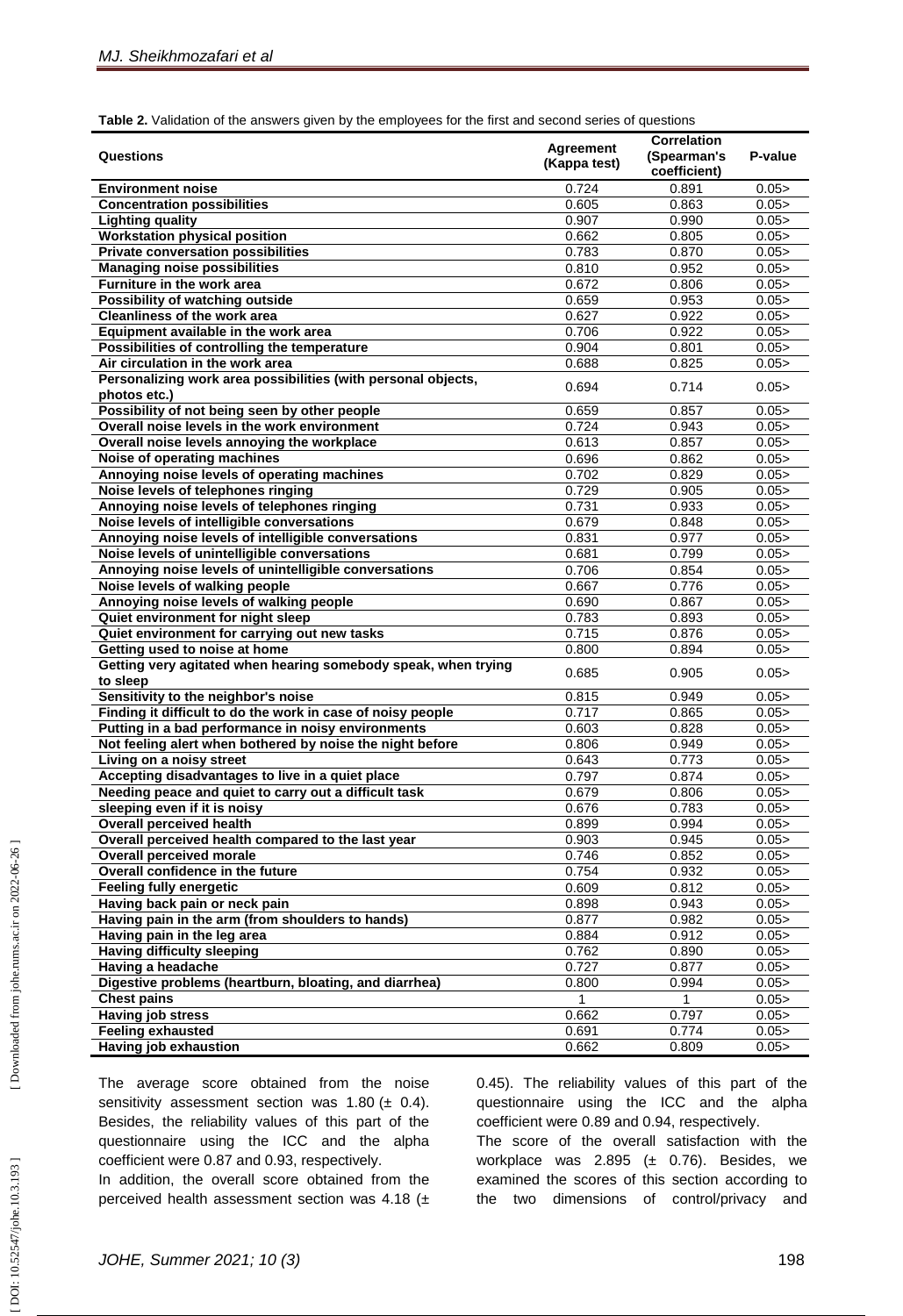comfort/functionality separately, which were 2.787  $(\pm 0.87)$  and 3  $(\pm 0.78)$ , respectively. Reliability values of the overall satisfaction assessment with the workplace using the ICC and the alpha coefficient were 0.87 and 0.93, respectively. Besides, reliability values for the control/privacy and comfort/functionality dimensions were 0.84

and 0.91 as well as 0.90 and 0.95, respectively. Concerning the employees' perception of workplace noise, 47% (almost half of them) considered the noise level of their work environment high (27%) or very high (20%), and 35% of the people considered that annoying (23%) or very annoying (12%) (Figs. 2 and 3).



**Fig. 2.** Employees' perception of the noise level in the workplace  $(N = 66)$ 



**Fig. 3.** Employees' perception of noise annoyance in the workplace  $(N = 66)$ 

The results of the Spearman's statistical test indicated that the noise level perceived and the annoyance felt were positively and strongly related  $(C_c = 0.7 P < 0.001)$ .

We requested the employees to assess the frequency of various noise sources present in their workplace. Accordingly, it seemed that all five noise sources in the workplace more or less existed in the environment and had a high significance (Table 3). Besides, the noise source heard most frequently was the telephone ringing sound with 32%, which was constantly heard by the employees.

| Noise sources<br>$(N = 66)$    | 1 (Never)<br>$%$ (N) | $%$ (N) | 3<br>$%$ (N) | Д<br>$%$ (N) | (Permanently)<br>$%$ (N) |
|--------------------------------|----------------------|---------|--------------|--------------|--------------------------|
| <b>Office machinery</b>        | 21(14)               | 17(11)  | 33(22)       | 17 (11)      | 12(8)                    |
| <b>Telephones ringing</b>      | 21(14)               | 9(6)    | 21(14)       | 17 (11       | 32 (21)                  |
| Intelligible conversations     | 17 (11)              | 6(4)    | 27(18)       | 26 (17)      | 24 (16)                  |
| Non-intelligible conversations | 17 (11)              | 18 (12) | 36 (24)      | 21(14)       | 8(5)                     |
| <b>Walking people</b>          | 23(15)               | 11 (7   | 24(16)       | 21(14)       | (14)<br>21               |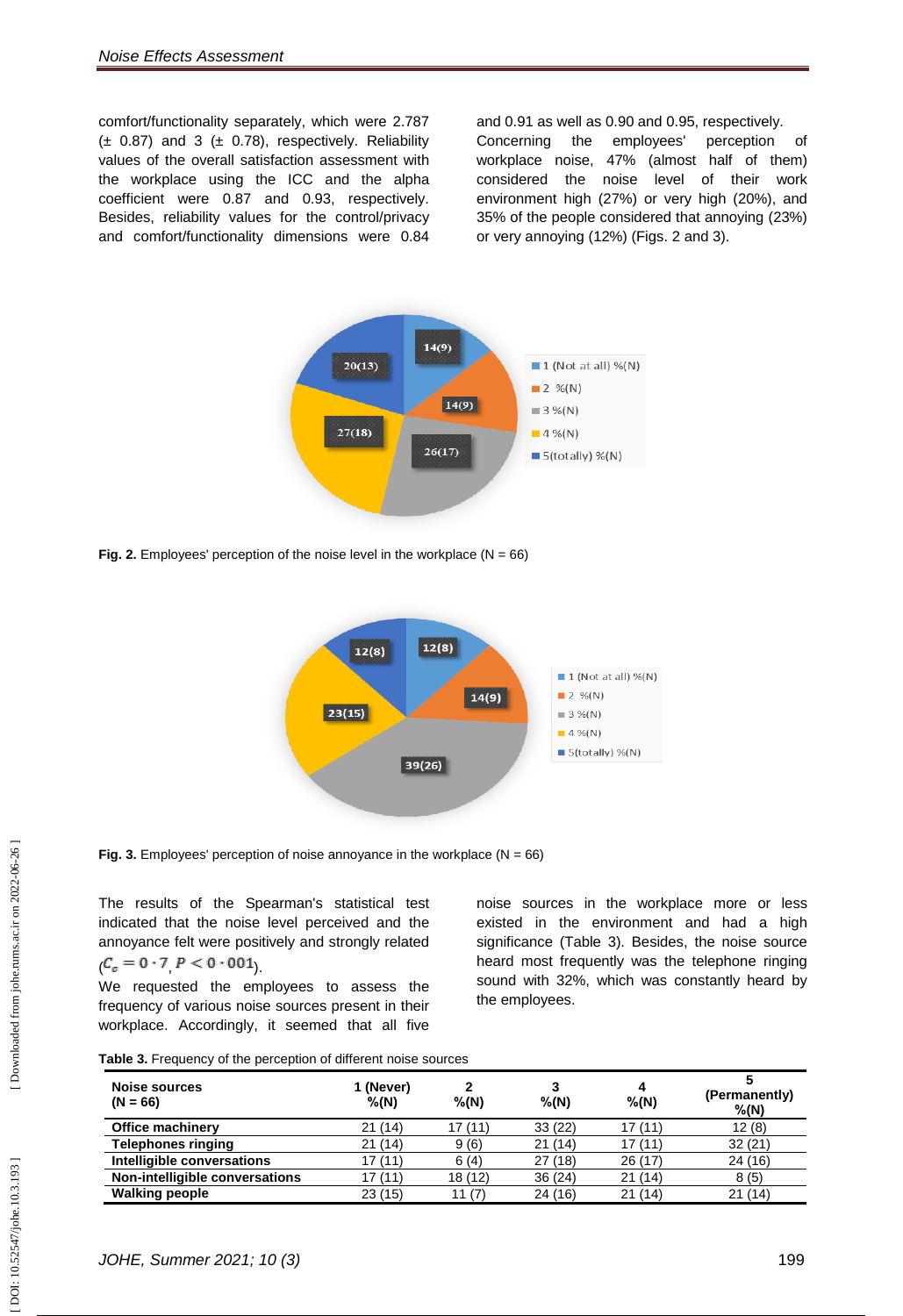| <b>Noise sources</b><br>$(N=66)$ | 1 (Not at all)<br>$%$ (N) | $%$ (N) | $%$ (N) | $%$ (N) | 5 (Totally)<br>$%$ (N) |
|----------------------------------|---------------------------|---------|---------|---------|------------------------|
| <b>Office machinery</b>          | 22(13)                    | 22(13)  | 35(21)  | 13(8)   | 8(5)                   |
| <b>Telephones ringing</b>        | 32(21)                    | 23(15)  | 18(12)  | 14(9)   | 12(8)                  |
| Intelligible conversations       | 30(19)                    | 13(8)   | 33(21)  | 11 (7   | 14(9)                  |
| Non-intelligible conversations   | 23(14)                    | 21(13)  | 31(19)  | 18 (11) | 7 (4)                  |
| <b>Walking people</b>            | 36 (21)                   | 24 (14) | 31(18)  | 8(5)    | 2 (1                   |

**Table 4.** Noise annoyance from different noise sources

When the employees assessed annoyance levels, intelligible conversations and telephones ringing were the most annoying noise sources (Table 4).

For each of the five noise sources, we performed the Spearman's statistical test to find the relationship between the perception frequency and perception annoyance caused by that source. Accordingly, it turned out that there was a significant direct relationship between frequency and annoyance factors for each of the sources.

When the employees declared that they were annoyed by a specific noise source, we asked them to indicate (with a yes or no answer) whether they considered the annoyance to be more important depending on the task they were performing (such as reading, writing, reading, etc.). If their answer was yes, they were supposed to list the tasks. We found that 32% of the employees were distracted by operating machines, 34% by telephones ringing, 26% by intelligible conversations, 25% by non-intelligible conversations, and 11% by walking people were distracted by these sources.

We found a significant negative relationship between general annoyance caused by noise and overall satisfaction with physical conditions of the workplace. This was because the satisfaction level increased upon a decrease in the noise annoyance level  $\binom{C_c}{ }$  0.43, P < 0.001). In addition, the control/privacy dimension had a significant relationship with the overall noise annoyance level  $(C_e = -0.38, P < 0.001)$ ; however, this relationship was less significant than the relationship between the comfort/functionality dimension and the overall noise annoyance level  $(\frac{c}{\epsilon} - 0.41, P < 0.001)$ ; however, both dimensions had a significant correlation with the overall noise annoyance level. In this study, we found a significant correlation between the overall noise level annoyance with work experience, age, and perceived mental health, but there was no correlation between perceived physical health and noise level annoyance. Besides, we used the Mann -Whitney

test to find the correlation between gender and the overall noise level annoyance. The results showed that there was no significant correlation between these two factors.

# **Discussion**

The agreement and correlation between the answers ranged from 0.603 to 1 as well 0.714 to 1, respectively. Besides, the agreement and correlation results showed that there was a good agreement and a high correlation between the answers [33]. The reliability values of the questionnaire using the ICC and the alpha coefficient were 0.876 and 0.930, respectively. The closer the ICC got to 1, the greater the reliability of the questionnaire became. Regarding the employees' overall sensitivity to noise, we found that they were sensitive to noise. Besides, the reliability values of this part of the questionnaire using the ICC and the alpha coefficient were 0.87 and 0.93, respectively. In the study of Pierrette, the overall noise sensitivity of individuals was high and sometimes very high. In addition, the reliability of this part of the questionnaire using the alpha coefficient was 0.84 [17]. In the study of Griefahn and Braat -Eggen, the reliability values were 0.87 and 0.81, respectively [17, 29, 34]. Besides, in the study of Braat -Eggen, the sensitivity of people to noise was moderate [29]. In the study of N. Perrin Jegen, 82% of the people were generally sensitive to noise [30]. In the study of Braat -Eggen and P. E., people were highly sensitive to noise [35]. According to the results of the present study, 47% of the employees considered the workplace noise level high (27%) and very high (20%), and 35% considered it annoying (23%) and very annoying (12%). In the study of Pierrette, 56% of people considered the workplace noise high and very high, and 58% considered it annoying and very annoying [17]. Similarly, in the study of N. Perrin Jegen, 59% of people considered the work environment noise high and very high, and 53% considered it annoying and very annoying [30]. The scores obtained from the overall perceived health assessment showed that the overall perceived health of the employees was very good. The reliability values of this part of the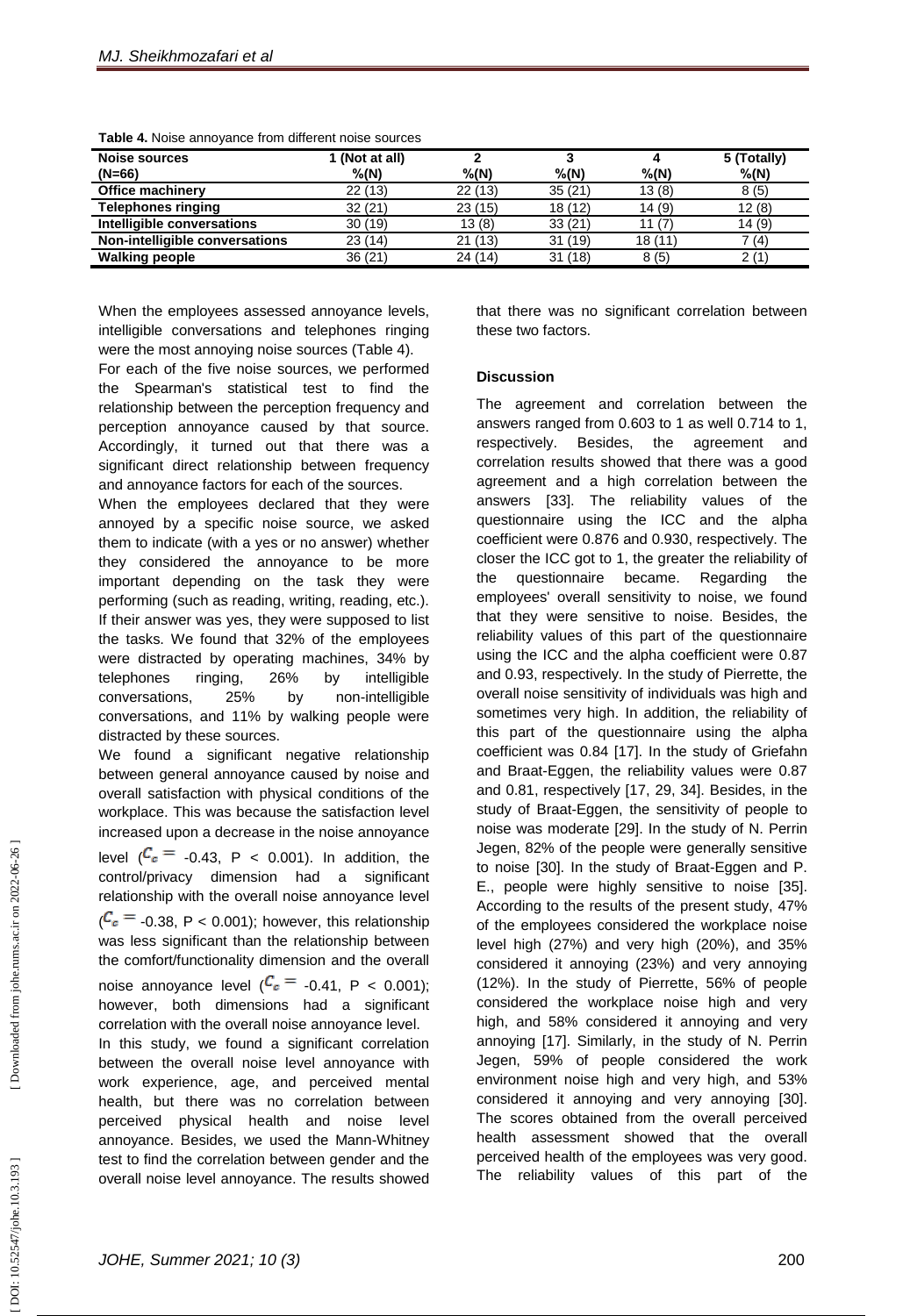questionnaire using the ICC and the alpha coefficient were 0.89 and 0.94, respectively. Pierrette concluded that the overall perceived health of individuals was very good, and the reliability of this section was 0.89. Grosjean et al mentioned similar results [17]. N. Perrin evaluated the overall perceived health of individuals as very good [30]. The results of satisfaction with the workplace indicated that the employees generally considered their physical working environment moderately satisfactory. However, if the results of this section was studied according to the two dimensions of control/privacy and comfort/functionality, it would turn out that the employees were less satisfied with the control and private aspects of their physical working environment. The reliability values using the ICC and the alpha coefficient were 0.87 and 0.93, respectively, for the overall scale, 0.84 and 0.91 for the control/privacy dimension, and 0.90 and 0.95 for the comfort/functionality dimension. In the study by Pierrette et al, satisfaction with the work environment was relatively high, and satisfaction with the control dimension was less than that of the comfort dimension. In addition, the reliability of this part of the questionnaire using the alpha coefficient was 0.88 [17]. In the study by N. Perrin Jegen et al, individuals were relatively satisfied with their work environment, with Braat -Eggen having reported similar results [30]. In the study by Eggen, people were relatively satisfied with their work environment, with their satisfaction in terms of the control dimension having been less than that in terms of the comfort dimension. Besides, the reliability of this part of the questionnaire was 0.79 in that study [29]. The results of the four aforementioned studies were consistent with those of the present study. Based on the findings, there was a significant correlation between the overall noise annoyance and the overall noise level perception in the workplace, with several studies having been consistent with this finding [17, 30]. In this study, the noise sources heard most frequently were the telephones ringing (32%) and intelligible conversations (24%), which were "constantly" heard by the employees. The most annoying noise sources were intelligible conversations and telephones ringing, which "totally" annoyed the employees. Although the intelligible conversation ranked second in terms of the most frequently heard noise, it ranked first in terms of annoyance. Inconsistent with the results of the present study, in the studies by N. Perrin Jegen, Pierrette, and Ella Braat -Eggen, intelligible conversations were the most frequently heard and the most annoying noise source [17, 30]. In this study, we found that 32% of the employees became distracted while

performing specific tasks by operating machines, 34% by telephones ringing, 26% by intelligible conversations, 25% by unintelligible conversations, and 11% by walking people. In the study by Pierrette et al, the noise of operating machines (58%), intelligible conversations (67%), and unintelligible conversations (52%) distracted employees while performing specific tasks [17]. In the present study, there was a significant negative correlation between the overall annoyance noise level and overall satisfaction with physical conditions of the workplace. Besides, the control/privacy dimension had a significant correlation with the overall annoyance noise level, yet this correlation was less than that between the comfort/functionality dimension and the overall noise annoyance level. There was high consistency with the present study results in several other studies [17, 29, 30]. Based on the findings, there was a correlation between the overall annoyance noise level with work experience, age, and overall perceived mental health. However, there was no correlation between overall perceived physical health and gender with the overall annoyance noise level, with similar results having been reported in Pierrette's study [17]. Besides, the females were more dissatisfied than men with private conversations, annoyance caused by the noise of operating machines, and telephones ringing. In addition, there was a significant correlation between the employees' age and the annoyance caused by the noise of operating machines, which seemed to have been experienced by older employees more than others. In this study, there was a significant correlation between workplace cleanliness and the available equipment. This shows that people satisfied with their workplace cleanliness were satisfied with the available equipment as well. In addition, we found a significant correlation between "controlling the temperature" and "air circulation in the workplace" in the present study. Accordingly, there was a correlation between the factors of "not being seen by others" and "having private conversations", which shows that these two privacy dimension factors were related to each other. In the same vein, N. Perrin Jegen reported findings similar to those in the present study [30].

Among the limitations of the present study, we can refer to the difficulty in accessing individuals, limited numbers of the participants, and limitations due to the COVID -19 pandemic. We suggest the use of this questionnaire and other similar questionnaires in other open -plan offices in future studies. In addition, it is recommended that their results be compared with those of the present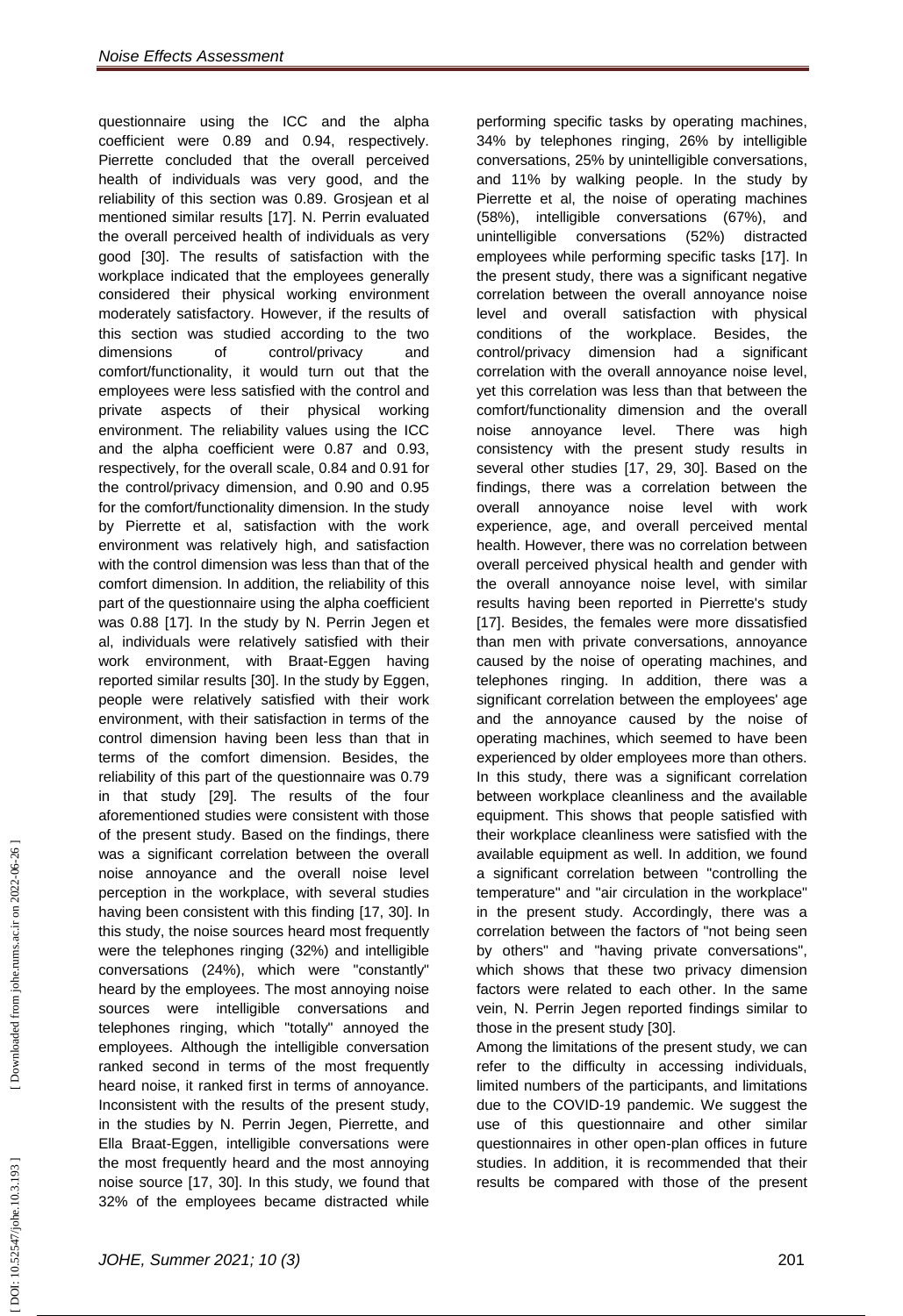study to better understand the strengths and weaknesses of this questionnaire.

#### **Conclusion**

This study aimed to assess the effects of noise on the comfort of office employees. Besides, the validity of the questionnaire using the ICC and the alpha coefficient showed to be excellent. In addition, the results showed that the employees of the studied office were sensitive to noise, and their overall satisfaction with the work environment was moderate. Furthermore, 47 and 35% of the employees considered the workplace noise high and annoying, respectively. We can also conclude that this questionnaire is an efficient and reliable tool for assessing the subjects. Besides, it is a complementary and essential tool for assessing physical conditions when surveying environmental noise in open -plan offices. Additionally, we can use this questionnaire to optimally determine the reforms needed in open offices and to evaluate such reforms.

#### **Acknowledgement**

The authors would like to express their sincere gratitude to all participants of the present study.

**Conflict of interest:** None declared.

# **References**

- 1. Čekan P, Rusko M, Iľko J, Pietrucha D. Elimination of Excessive Noise at the Open Office Workplace. STU. 2019; 27(44):175 -85.
- 2 . Oroke AM, Sarihan E, Ogbuene EB, Ani C. Assessment of Noise Pollution Level in Abakaliki Metropolis, Ebonyi State Nigeria. Theor Empir Res Urban Manag 2020; 15(1):75 - 83.
- 3 . Farooqi ZUR, Sabir M, Latif J, Aslam Z, Ahmad HR, Ahmad I, et al. Assessment of noise pollution and its effects on human health in industrial hub of Pakistan. Environ Sci Pollut Res Int 2020; 27(3):2819 -28.
- 4 . Münzel T, Sørensen M, Schmidt F, Schmidt E, Steven S, Kröller -Schön S, et al. The Adverse Effects of Environmental Noise Exposure on Oxidative Stress and Cardiovascular Risk. Antioxid Redox Signal 2018; 28(9):873 -908.
- 5 . Wokekoro E. Public Awareness of the Impacts of Noise Pollution on Human Health. World J Res Rev 2020; 10(6):27 -32.
- 6 . Sheikhmozafari MJ, Alizade PM, Ahmadi O. Validation of the Persian Version of the Workplace Physical -Ergonomic Conditions

Evaluation (PECE) Questionnaire. Int Musculoskeletal Pain Prev 2021; 6(3):554 -61.

- 7 . Nezami T, Golmohammadi R, Aliabadi M, Soltanian A. Investigation acoustic comfort indexes in staff of open plan offices in state banks in Hamadan city. J Occup Hyg Eng 2015; 1(4):60 -67.
- 8 . Iannace G, Ciaburro G, Trematerra A. Heating, Ventilation, and Air Conditioning (HVAC) Noise Detection in Open -Plan Offices Using Recursive Partitioning. Buildings 2018; 8(12):169.
- 9 . Appel -Meulenbroek R, Steps S, Wenmaekers R, Arentze T. Coping strategies and perceived productivity in open -plan offices with noise problems. J Manag Psychol 2020; 36(4): 400 - 14.
- 10 . Haapakangas A, Hongisto V, Eerola M, Kuusisto T. Distraction distance and perceived disturbance by noise -An analysis of 21 open plan offices. J Acoust Soc Am 2017; 141(1):127.
- 11 . Kang S, Ou D, Mak CM. The impact of indoor environmental quality on work productivity in university open -plan research offices. Build Environ 2017; 124:78 -89.
- 12 . Haapakangas A, Hongisto V, Varjo J, Lahtinen M. Benefits of quiet workspaces in open -plan offices –Evidence from two office relocations. J Environ Psychol 2018; 56:63 -75.
- 13 . Seddigh A, Berntson E, Danielson CB, Westerlund H. Concentration requirements modify the effect of office type on indicators of health and performance. J Environ Psychol 2014; 38:167 -74.
- 14 . Oseland N, Hodsman P. A psychoacoustical approach to resolving office noise distraction. J Corp Real Estate 2018;20(4):260 -280.
- 15 . Di Blasio S, Shtrepi L, Puglisi GE, Astolfi A. A Cross -Sectional Survey on the Impact of Irrelevant Speech Noise on Annoyance, Mental Health and Well -being, Performance and Occupants' Behavior in Shared and Open -Plan Offices. Int J Environ Res 2019; 16(2):280.
- 16 . Hongisto V, Haapakangas A, Varjo J, Helenius R, Koskela H. Refurbishment of an open -plan office –environmental and job satisfaction. J Environ Psychol 2016; 45:176 -91.
- 17 . Pierrette M, Parizet E, Chevret P, Chatillon J. Noise effect on comfort in open -space offices: development of an assessment questionnaire. Ergonomics 2015; 58(1):96 -106.
- 18 . Lee PJ, Lee BK, Jeon JY, Zhang M, Kang J. Impact of noise on self -rated job satisfaction and health in open -plan offices: a structural equation modelling approach. Ergonomics 2016; 59(2):222 -34.
- 19 . Lee Y, Aletta F. Acoustical planning for workplace health and well -being: a case study in four open -plan offices. Build Acoust 2019; 26(3):207 -20.
- 20 . Chandwani A, Chauhan MK, Bhatnagar A. Ergonomics Assessment of Office Desk